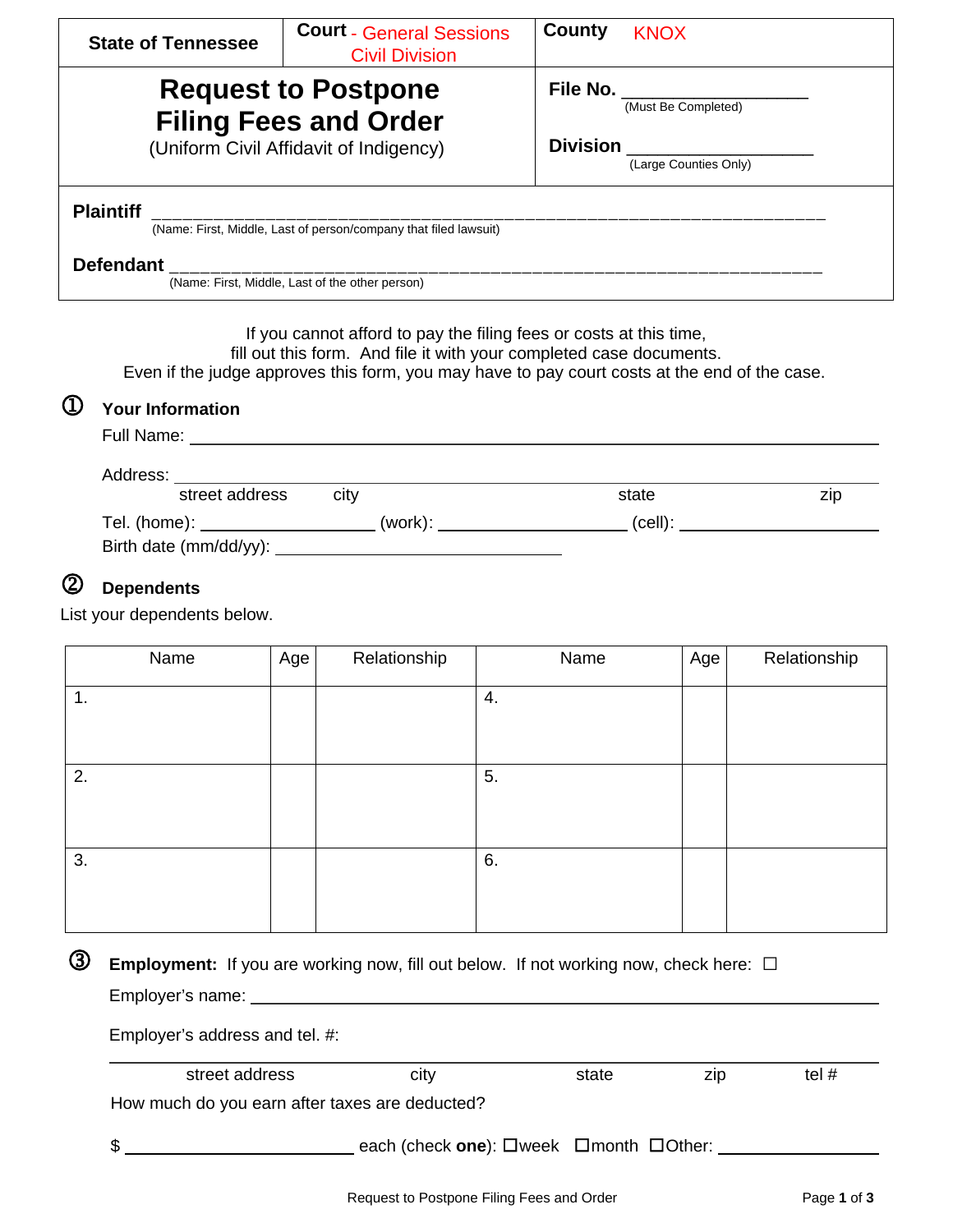**Other Income:** List **any** other income that you get now or expect to get.

| <b>Source of Income</b> | How much do you get? | <b>Source of Income</b> | How much do you get? |
|-------------------------|----------------------|-------------------------|----------------------|
| $\square$ AFDC          | month<br>S           | Unemployment<br>□       | \$<br>month          |
| □ Social Security       | S<br>month           | Worker's Comp.<br>□     | \$<br>month          |
| $\Box$ Retirement       | \$.<br>month         | $\Box$ Other*           | \$<br>month          |
| $\Box$ Disability       | \$.<br>month         | $\square$ SSI           | \$<br>month          |

 $\overline{\phantom{a}}$  , and the contract of the contract of the contract of the contract of the contract of the contract of the contract of the contract of the contract of the contract of the contract of the contract of the contrac

 $\overline{\phantom{a}}$  , and the contract of the contract of the contract of the contract of the contract of the contract of the contract of the contract of the contract of the contract of the contract of the contract of the contrac

\* Explain source of Other income here.

**Other:** \_\_\_\_\_\_\_\_\_\_\_\_\_\_\_\_\_\_\_\_\_\_\_\_\_\_\_\_\_\_\_\_\_\_\_\_\_\_\_\_\_\_\_\_\_\_\_\_\_\_\_\_\_\_\_\_\_\_\_\_\_\_\_\_\_\_\_\_\_\_\_\_\_\_\_\_\_\_\_\_\_\_\_\_\_\_\_\_\_

**Assets:** List all assets that you own separately, with your spouse or with someone else:

|                                          | <b>Fair Market</b><br><b>Value</b> | - Money still<br>owed | =              |
|------------------------------------------|------------------------------------|-----------------------|----------------|
| 1. Car, truck, or other vehicle          |                                    |                       | \$             |
| Other car, truck, or other vehicle<br>2. |                                    |                       | S              |
| House, condominium, land<br>3.           |                                    |                       | S              |
| Other house, condominium, land<br>4.     |                                    |                       | \$             |
| List all bank/financial accounts below:  |                                    |                       |                |
| <b>Bank name</b>                         |                                    |                       | <b>Balance</b> |
| 5.                                       |                                    |                       | \$             |
| 6.                                       |                                    |                       | \$             |
| 7. Cash                                  |                                    |                       | \$             |
|                                          |                                    | Total:                | \$             |

**Other:** 

# **Expenses:**

|                               | How much each<br>month? |                                  | How much each<br>month? |
|-------------------------------|-------------------------|----------------------------------|-------------------------|
| $\Box$ Rent/House Payment $\$ |                         | J Gas                            |                         |
| □ Phone                       | Φ                       | $\Box$ Child Care                |                         |
| $\Box$ Groceries              | \$                      | □ Court-ordered Child<br>Support |                         |
| $\Box$ School Supplies        | \$.                     | Transportation                   |                         |